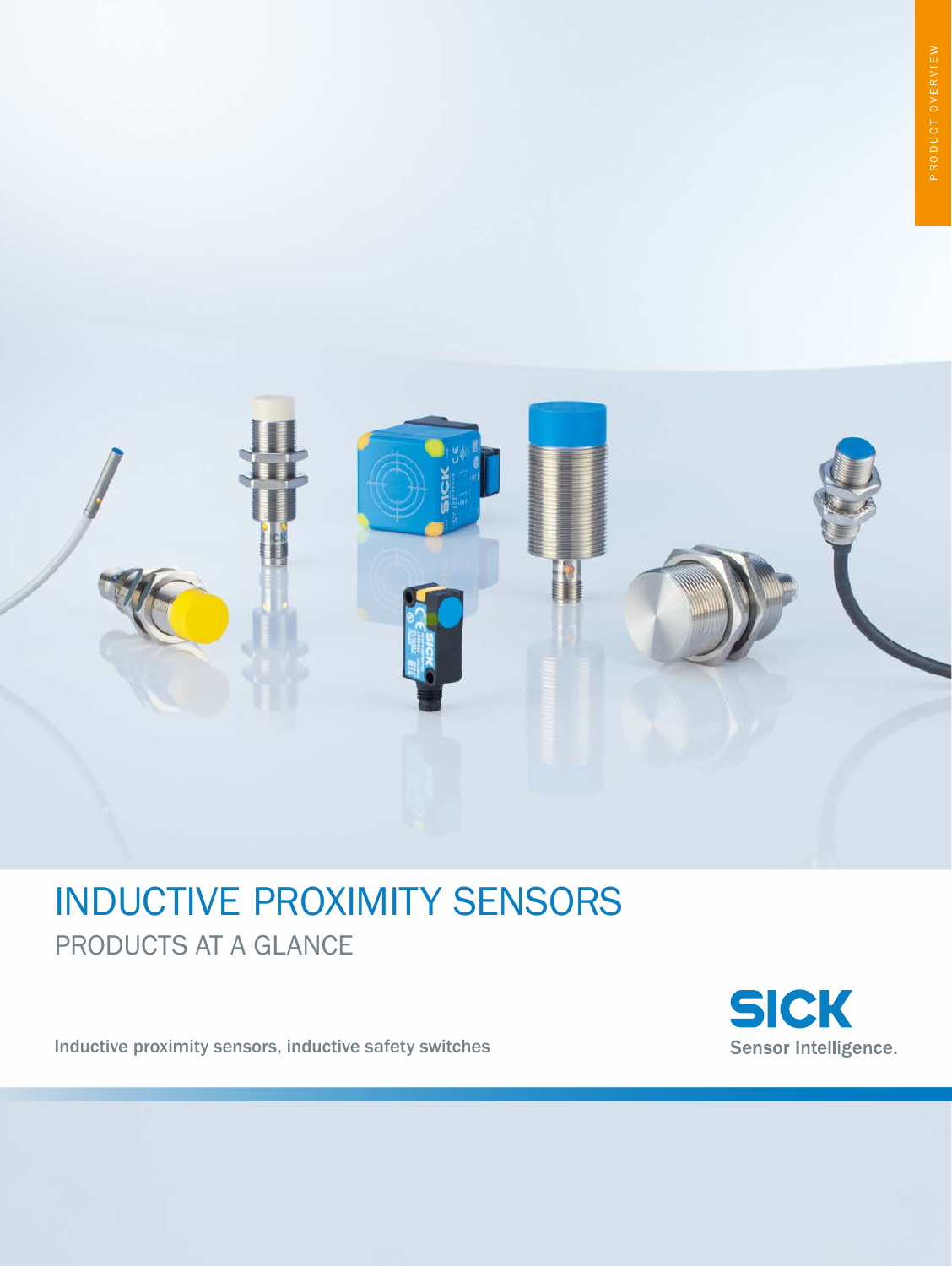#### Inductive proximity sensors SELECTION GUIDE

| <b>Product family</b>                                                                                                |                             | Housing              |                    |                |                 |                | <b>Housing material</b> |                |               |                | <b>Special features</b> |                             |                         |                                              |                                        |                     |                  |  |
|----------------------------------------------------------------------------------------------------------------------|-----------------------------|----------------------|--------------------|----------------|-----------------|----------------|-------------------------|----------------|---------------|----------------|-------------------------|-----------------------------|-------------------------|----------------------------------------------|----------------------------------------|---------------------|------------------|--|
|                                                                                                                      |                             | Cylindrical threaded | Cylindrical smooth | Rectangular    | Stainless steel | Metal          | $VISTAL^{\circledcirc}$ | Plastic        | Analog output | IO-Link        | Smart Task              | Triple sensing range        | Quadruple sensing range | Resistant against coolants<br>and lubricants | Resistant against cleaning<br>products | Double film sensors | Speed monitoring |  |
|                                                                                                                      | Inductive proximity sensors |                      |                    |                |                 |                |                         |                |               |                |                         |                             |                         |                                              |                                        |                     |                  |  |
|                                                                                                                      | ME                          | $\blacksquare$       |                    |                | н.              | <b>I</b>       |                         |                |               |                |                         | $\mathbf{r}$ , $\mathbf{r}$ |                         |                                              |                                        |                     |                  |  |
| <b>CENT</b>                                                                                                          | <b>MB</b>                   | $\blacksquare$       |                    |                | п               |                |                         |                |               |                |                         |                             |                         | $\blacksquare$                               |                                        |                     |                  |  |
| <b>CONSTRUCTION OF READ</b>                                                                                          | MM                          | $\blacksquare$       | $\mathbf{r}$       |                | $\blacksquare$  |                |                         |                |               | $\blacksquare$ |                         |                             |                         |                                              |                                        |                     |                  |  |
| Bo                                                                                                                   | MR                          | Д                    |                    | П              |                 |                |                         | $\blacksquare$ |               |                |                         | $\blacksquare$              |                         |                                              |                                        |                     |                  |  |
| $\bigcirc_{\sigma_1} \sigma_2 \sigma_3 \sigma_4 \sigma_5$                                                            | <b>IMI</b>                  | $\blacksquare$       |                    |                | <b>D</b>        |                |                         |                |               | Ξ              |                         |                             |                         | $\blacksquare$                               | $\blacksquare$                         |                     |                  |  |
| <b>CENTER</b>                                                                                                        | <b>MS</b>                   | $\blacksquare$       |                    |                | $\blacksquare$  |                |                         |                |               |                |                         |                             |                         | $\blacksquare$                               | $\blacksquare$                         |                     |                  |  |
| <b>CALL AND</b>                                                                                                      | M AC                        | $\blacksquare$       |                    |                |                 | $\blacksquare$ |                         |                |               |                |                         |                             |                         |                                              |                                        |                     |                  |  |
| Control                                                                                                              | MF                          | $\blacksquare$       |                    |                |                 |                |                         |                |               | $\blacksquare$ |                         |                             |                         |                                              | п                                      |                     |                  |  |
| <b>SALES</b>                                                                                                         | <b>MN</b>                   | $\blacksquare$       |                    |                |                 | $\blacksquare$ |                         |                |               |                |                         |                             |                         |                                              |                                        |                     |                  |  |
| <b>CALLES</b>                                                                                                        | MA                          | $\blacksquare$       |                    |                |                 | $\blacksquare$ |                         |                |               |                |                         | ×,                          |                         |                                              |                                        |                     |                  |  |
| <b>CALL</b>                                                                                                          | MP                          | $\blacksquare$       |                    |                | Е               |                |                         |                |               |                |                         |                             |                         |                                              |                                        |                     |                  |  |
|                                                                                                                      | <b>MC</b>                   | $\blacksquare$       |                    |                | $\blacksquare$  |                |                         | $\blacksquare$ |               | $\blacksquare$ | ×                       |                             |                         | $\blacksquare$                               |                                        |                     |                  |  |
| <b>ALGED</b>                                                                                                         | <b>IDF</b>                  | $\blacksquare$       |                    |                | $\blacksquare$  |                |                         |                |               | п              |                         |                             |                         | $\blacksquare$                               |                                        | $\mathcal{L}$       |                  |  |
| <b>Contract Contract Contract Contract Contract Contract Contract Contract Contract Contract Contract Contract C</b> | SAM                         | $\blacksquare$       |                    |                |                 | п              |                         |                |               | Ξ              |                         |                             |                         |                                              |                                        |                     | п                |  |
|                                                                                                                      | QG                          |                      |                    | $\blacksquare$ |                 |                |                         | $\blacksquare$ |               |                |                         |                             |                         |                                              |                                        |                     |                  |  |
| F                                                                                                                    | IQB                         |                      |                    | $\blacksquare$ |                 |                |                         | $\blacksquare$ |               |                |                         | $\mathbf{r}$                |                         |                                              |                                        |                     |                  |  |
|                                                                                                                      | IQL                         |                      |                    | $\blacksquare$ |                 | $\blacksquare$ |                         | $\blacksquare$ |               |                |                         |                             |                         |                                              |                                        |                     |                  |  |
| 3                                                                                                                    | IQM                         |                      |                    | $\blacksquare$ |                 |                |                         | $\blacksquare$ |               |                |                         |                             |                         |                                              |                                        |                     |                  |  |
| $\mathbf{I}$                                                                                                         | IQY                         |                      |                    | $\blacksquare$ |                 | $\blacksquare$ |                         | $\blacksquare$ |               |                |                         | $\blacksquare$              |                         |                                              |                                        |                     |                  |  |
| <b>AND</b>                                                                                                           | $ $ IQV                     |                      |                    | $\blacksquare$ |                 | $\blacksquare$ |                         |                |               |                |                         |                             |                         |                                              |                                        |                     |                  |  |
|                                                                                                                      | Inductive safety switches   |                      |                    |                |                 |                |                         |                |               |                |                         |                             |                         |                                              |                                        |                     |                  |  |
| ME2S                                                                                                                 |                             | $\blacksquare$       |                    |                |                 | $\blacksquare$ |                         |                |               |                |                         |                             |                         |                                              |                                        |                     |                  |  |
| S                                                                                                                    | IQB2S                       |                      |                    | $\blacksquare$ |                 |                | $\blacksquare$          |                |               |                |                         |                             |                         |                                              |                                        |                     |                  |  |
| <b>CONTROLLER</b>                                                                                                    | N4000 Direct                |                      |                    | $\blacksquare$ |                 | $\blacksquare$ |                         |                |               |                |                         |                             |                         |                                              |                                        |                     |                  |  |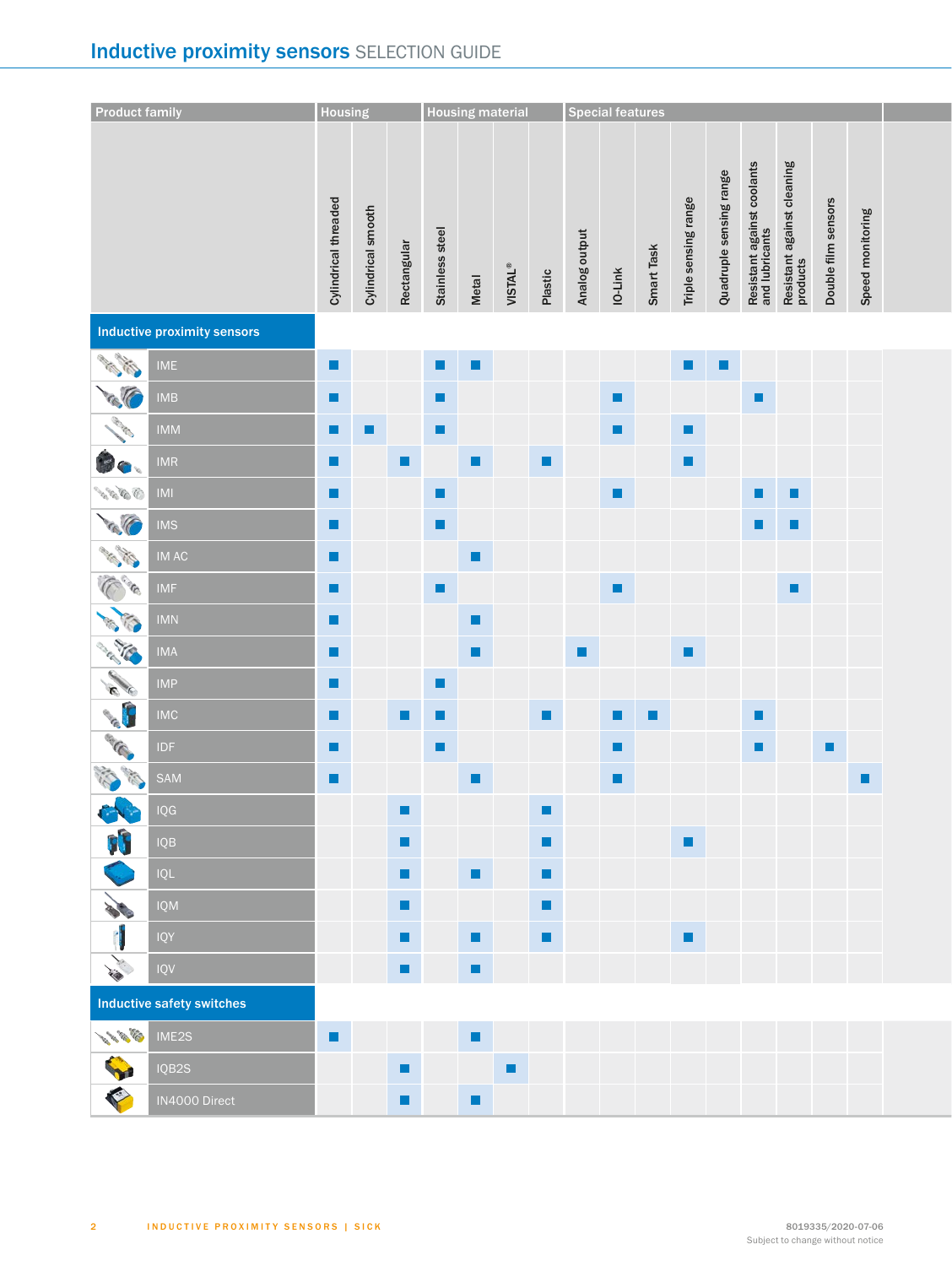### SELECTION GUIDE Inductive proximity sensors

|                             | <b>Special features</b> |                         |                    |                                         |                   |                | <b>Electrical wiring</b> |                |                | Sensing range S <sub>n</sub> |                           |    |    |    |    |                 | Page            |
|-----------------------------|-------------------------|-------------------------|--------------------|-----------------------------------------|-------------------|----------------|--------------------------|----------------|----------------|------------------------------|---------------------------|----|----|----|----|-----------------|-----------------|
| Visual adjustment indicator | High pressure resistant | Welding field-resistant | Reduction factor 1 | Sensing face made of stainless<br>steel | ATEX certificated | DC 2-wire      | AC/DC 2-wire             | DC 3-wire      | DC 4-wire      | 10                           | $20\,$<br>30 <sup>°</sup> | 40 | 50 | 60 | 70 | 80              |                 |
|                             |                         |                         |                    |                                         |                   |                |                          |                |                |                              |                           |    |    |    |    |                 |                 |
|                             |                         |                         |                    |                                         |                   | $\blacksquare$ |                          | $\blacksquare$ | $\blacksquare$ | 38 mm                        |                           |    |    |    |    | $\rightarrow$ 4 |                 |
| F                           |                         |                         |                    |                                         |                   | $\blacksquare$ |                          | П              |                | 20 mm                        |                           |    |    |    |    | $\rightarrow$ 4 |                 |
| $\blacksquare$              |                         |                         |                    |                                         |                   |                |                          | $\blacksquare$ |                | 6 <sub>mm</sub>              |                           |    |    |    |    | $\rightarrow$ 4 |                 |
|                             |                         | $\blacksquare$          | $\blacksquare$     |                                         |                   |                |                          | $\blacksquare$ | $\blacksquare$ | 75 mm                        |                           |    |    |    |    | $\rightarrow$ 5 |                 |
| Ξ                           |                         |                         |                    | Ξ                                       |                   |                |                          |                |                | 40 mm                        |                           |    |    |    |    | $\rightarrow$ 5 |                 |
|                             |                         |                         |                    |                                         |                   |                |                          | $\blacksquare$ |                | 20 mm                        |                           |    |    |    |    | $\rightarrow$ 5 |                 |
|                             |                         |                         |                    |                                         |                   |                | $\blacksquare$           |                |                | $15 \text{ mm}$              |                           |    |    |    |    | $\rightarrow$ 5 |                 |
| д                           |                         |                         |                    |                                         |                   |                |                          | $\blacksquare$ | $\blacksquare$ | $20 \text{ mm}$              |                           |    |    |    |    | $\rightarrow 6$ |                 |
|                             |                         |                         |                    |                                         | п.                | $\blacksquare$ |                          |                |                | $15 \text{ mm}$              |                           |    |    |    |    | $\rightarrow 6$ |                 |
|                             |                         |                         |                    |                                         |                   |                |                          |                |                | 0 mm  40 mm                  |                           |    |    |    |    | $\rightarrow 6$ |                 |
|                             | $\blacksquare$          |                         |                    |                                         |                   |                |                          | $\blacksquare$ |                | <b>E</b> 3 mm                |                           |    |    |    |    |                 | $\rightarrow$ 7 |
| Ξ                           |                         |                         |                    |                                         |                   |                |                          |                |                | 20 mm                        |                           |    |    |    |    |                 | $\rightarrow$ 7 |
|                             |                         |                         |                    |                                         |                   |                |                          |                |                | $\blacksquare$ 4 mm          |                           |    |    |    |    | $\rightarrow$ 7 |                 |
|                             |                         |                         |                    |                                         |                   |                |                          |                | $\blacksquare$ | 10mm                         |                           |    |    |    |    | $\rightarrow$ 7 |                 |
|                             |                         |                         |                    |                                         |                   | $\blacksquare$ |                          | $\blacksquare$ | $\blacksquare$ | $40$ mm                      |                           |    |    |    |    | $\rightarrow$ 8 |                 |
|                             |                         |                         |                    |                                         |                   |                |                          |                |                | <b>Example 1</b> 8 mm        |                           |    |    |    |    |                 | $\rightarrow 8$ |
|                             |                         |                         |                    |                                         |                   |                |                          |                |                | <b>EXAMPLE 60 mm</b>         |                           |    |    |    |    |                 | $\rightarrow$ 8 |
|                             |                         |                         |                    |                                         |                   |                |                          | million        |                | $\sqrt{3}$ mm                |                           |    |    |    |    |                 | $\rightarrow$ 9 |
|                             |                         |                         |                    |                                         |                   |                |                          | <b>ALC</b>     |                | $\blacksquare$ 4 mm          |                           |    |    |    |    |                 | $\rightarrow$ 9 |
|                             |                         |                         |                    |                                         |                   |                |                          |                |                | <b>Example 2</b> Times       |                           |    |    |    |    |                 | $\rightarrow$ 9 |
|                             |                         |                         |                    |                                         |                   |                |                          |                |                |                              |                           |    |    |    |    |                 |                 |

|   | $\sqrt{15 \text{ mm}}$ |  |
|---|------------------------|--|
| Æ | 4 mm                   |  |
|   | $\Box$ 20 mm           |  |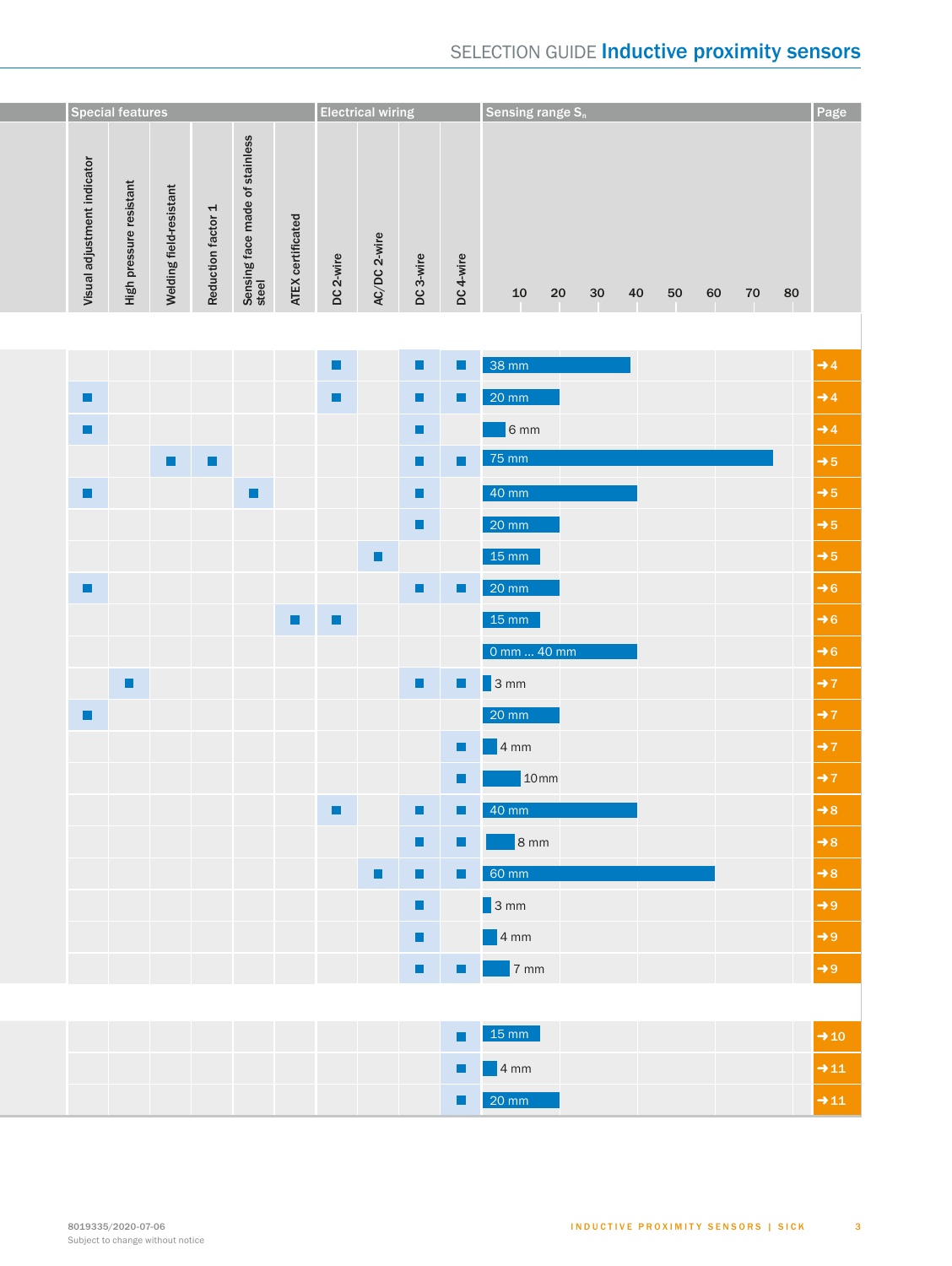<span id="page-3-2"></span><span id="page-3-1"></span><span id="page-3-0"></span>

| <b>IME</b>                                                  | <b>IMB</b>                                                 | <b>IMM</b>                                       |  |
|-------------------------------------------------------------|------------------------------------------------------------|--------------------------------------------------|--|
| The economic standard for use in<br>industrial environments | The rugged standard for use in<br>harsh ambient conditions | Miniature sensors for industrial<br>applications |  |

| Technical data overview |                                                       |                                                       |                                                           |  |
|-------------------------|-------------------------------------------------------|-------------------------------------------------------|-----------------------------------------------------------|--|
| Housing                 | Cylindrical thread design                             | Cylindrical thread design                             | Cylindrical smooth housing /<br>Cylindrical thread design |  |
| <b>Thread size</b>      | M8x1<br>$M12 \times 1$<br>$M18 \times 1$<br>M30 x 1.5 | M8x1<br>$M12 \times 1$<br>$M18 \times 1$<br>M30 x 1.5 | $M4 \times 0.5$<br>M5 x 0.5                               |  |
| <b>Dimensions</b>       | $\overline{\phantom{a}}$                              | $-$                                                   | $\hspace{0.1mm}-\hspace{0.1mm}$                           |  |
| <b>Diameter</b>         | Ø 8 mm  Ø 30 mm                                       | Ø 8 mm  Ø 30 mm                                       | Ø 3 mm  Ø 6.5 mm                                          |  |
| Sensing range $S_n$     | 1 mm  38 mm                                           | 2 mm  20 mm                                           | 0.6 mm  6 mm                                              |  |
| <b>Housing material</b> | Brass / Stainless steel V2A                           | Stainless steel V2A                                   | Stainless steel V2A                                       |  |
| <b>Enclosure rating</b> | IP67<br><b>IP65</b>                                   | <b>IP68, IP69K</b>                                    | IP67                                                      |  |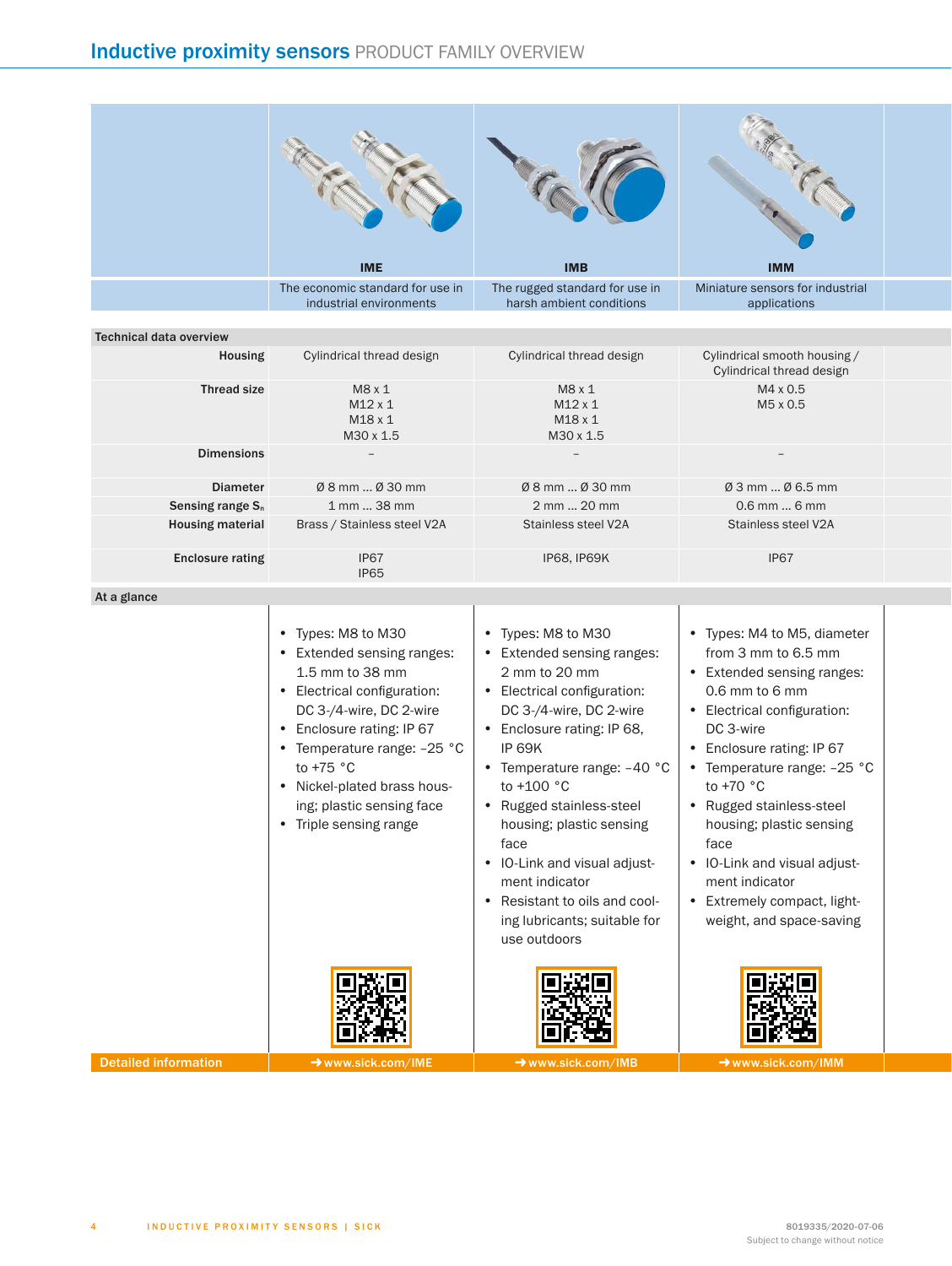#### <span id="page-4-3"></span><span id="page-4-2"></span><span id="page-4-1"></span><span id="page-4-0"></span>PRODUCT FAMILY OVERVIEW Inductive proximity sensors

|                       | <b>IMR</b>                                                                                                                                                                                                                                                                                                                                   | IMI                                                                                                                                                                                                                                                                                                                                                                                        | <b>IMS</b>                                                                                                                                                                                                                                                                                                                                                                         | <b>IMAC</b>                                                                                                                                                                                                                                                  |
|-----------------------|----------------------------------------------------------------------------------------------------------------------------------------------------------------------------------------------------------------------------------------------------------------------------------------------------------------------------------------------|--------------------------------------------------------------------------------------------------------------------------------------------------------------------------------------------------------------------------------------------------------------------------------------------------------------------------------------------------------------------------------------------|------------------------------------------------------------------------------------------------------------------------------------------------------------------------------------------------------------------------------------------------------------------------------------------------------------------------------------------------------------------------------------|--------------------------------------------------------------------------------------------------------------------------------------------------------------------------------------------------------------------------------------------------------------|
|                       | Reduction factor 1 sensors for<br>welding applications                                                                                                                                                                                                                                                                                       | Rugged full metal sensors for<br>use in challenging applications                                                                                                                                                                                                                                                                                                                           | Rugged sensors for use in<br>mobile machines                                                                                                                                                                                                                                                                                                                                       | AC sensors for industrial use                                                                                                                                                                                                                                |
|                       |                                                                                                                                                                                                                                                                                                                                              |                                                                                                                                                                                                                                                                                                                                                                                            |                                                                                                                                                                                                                                                                                                                                                                                    |                                                                                                                                                                                                                                                              |
|                       | Cylindrical thread design /<br>rectangular                                                                                                                                                                                                                                                                                                   | Cylindrical thread design                                                                                                                                                                                                                                                                                                                                                                  | Cylindrical thread design                                                                                                                                                                                                                                                                                                                                                          | Cylindrical thread design                                                                                                                                                                                                                                    |
|                       | M8<br>M12                                                                                                                                                                                                                                                                                                                                    | M8x1<br>$M12 \times 1$                                                                                                                                                                                                                                                                                                                                                                     | $M12 \times 1$<br>$M18 \times 1$                                                                                                                                                                                                                                                                                                                                                   | $M12 \times 1$<br>$M18 \times 1$                                                                                                                                                                                                                             |
|                       | M18<br>M30                                                                                                                                                                                                                                                                                                                                   | $M18 \times 1$<br>M30 x 1.5                                                                                                                                                                                                                                                                                                                                                                | M30 x 1.5                                                                                                                                                                                                                                                                                                                                                                          | M30 x 1.5                                                                                                                                                                                                                                                    |
|                       | 40 mm x 40 mm x 65 mm<br>80 mm x 40 mm x 114 mm                                                                                                                                                                                                                                                                                              |                                                                                                                                                                                                                                                                                                                                                                                            |                                                                                                                                                                                                                                                                                                                                                                                    |                                                                                                                                                                                                                                                              |
|                       | 8 mm  30 mm                                                                                                                                                                                                                                                                                                                                  | Ø 8 mm  Ø 30 mm                                                                                                                                                                                                                                                                                                                                                                            | Ø 12 mm  Ø 30 mm                                                                                                                                                                                                                                                                                                                                                                   | Ø 12 mm  Ø 30 mm                                                                                                                                                                                                                                             |
|                       | 2 mm  75 mm                                                                                                                                                                                                                                                                                                                                  | 2 mm  40 mm                                                                                                                                                                                                                                                                                                                                                                                | 4 mm  20 mm                                                                                                                                                                                                                                                                                                                                                                        | 2 mm  15 mm                                                                                                                                                                                                                                                  |
|                       | PTFE coating / plastic                                                                                                                                                                                                                                                                                                                       | Stainless steel V2A / Stainless<br>steel V4A                                                                                                                                                                                                                                                                                                                                               | Stainless steel V2A / Stainless<br>steel V4A                                                                                                                                                                                                                                                                                                                                       | <b>Brass</b>                                                                                                                                                                                                                                                 |
|                       | IP68                                                                                                                                                                                                                                                                                                                                         | <b>IP68, IP69K</b>                                                                                                                                                                                                                                                                                                                                                                         | <b>IP68, IP69K</b>                                                                                                                                                                                                                                                                                                                                                                 | IP67                                                                                                                                                                                                                                                         |
| up to 75 mm<br>metals | • Types: M8 to M30, 40 x<br>40 mm and 80 x 80 mm<br>• Increased sensing range:<br>• Electrical configuration:<br>DC 3- and 4-conductor<br>• Enclosure rating: IP68<br>• Temperature range:<br>$-30^\circ$ C to $+85^\circ$ C<br>• PTFE coating for cylindri-<br>cal thread designs<br>• Reduction factor 1 for all<br>• Triple sensing range | • Types: M8 to M30<br>• Large sensing ranges:<br>2 mm to 40 mm<br>• Enclosure rating: IP68,<br>IP69K<br>• Temperature range:<br>$-25 °C$ to $+85 °C$<br>• Option of rugged housing<br>or housing suitable for the<br>food industry made com-<br>pletely out of stainless<br>steel<br>• IO-Link and visual adjust-<br>ment indicator<br>• Resistant against oils,<br>cooling lubricants and | • Thread sizes: M12 to M30<br>• Large sensing ranges:<br>4 mm to 20 mm<br>• Electrical configuration:<br>DC, 3-wire<br>• Enclosure rating: IP68,<br>IP69K<br>• Ambient temperature:<br>$-40$ °C to +100 °C<br>• Rugged stainless-steel<br>housing; plastic sensing<br>face<br>• Load dump protection<br>and high electromagnetic<br>compatibility of 100 V/m<br>• E1 type approval | • Types: M12 to M30<br>• Simple sensing ranges:<br>2 to 15 mm<br>• Electrical configuration:<br>AC 2-wire, AC/DC 2-wire<br>• Enclosure rating: IP67<br>• Temperature range:<br>$-25 °C$ to 75 °C<br>• Nickel-plated brass hous-<br>ing; plastic sensing face |

 $\begin{array}{|c|c|c|c|c|}\hline \multimap$ <www.sick.com/IMR> -  $\end{array}$   $\begin{array}{|c|c|c|c|c|}\hline \multimap$ <www.sick.com/IMS> -  $\end{array}$ [www.sick.com/IM\\_AC](www.sick.com/IM_AC)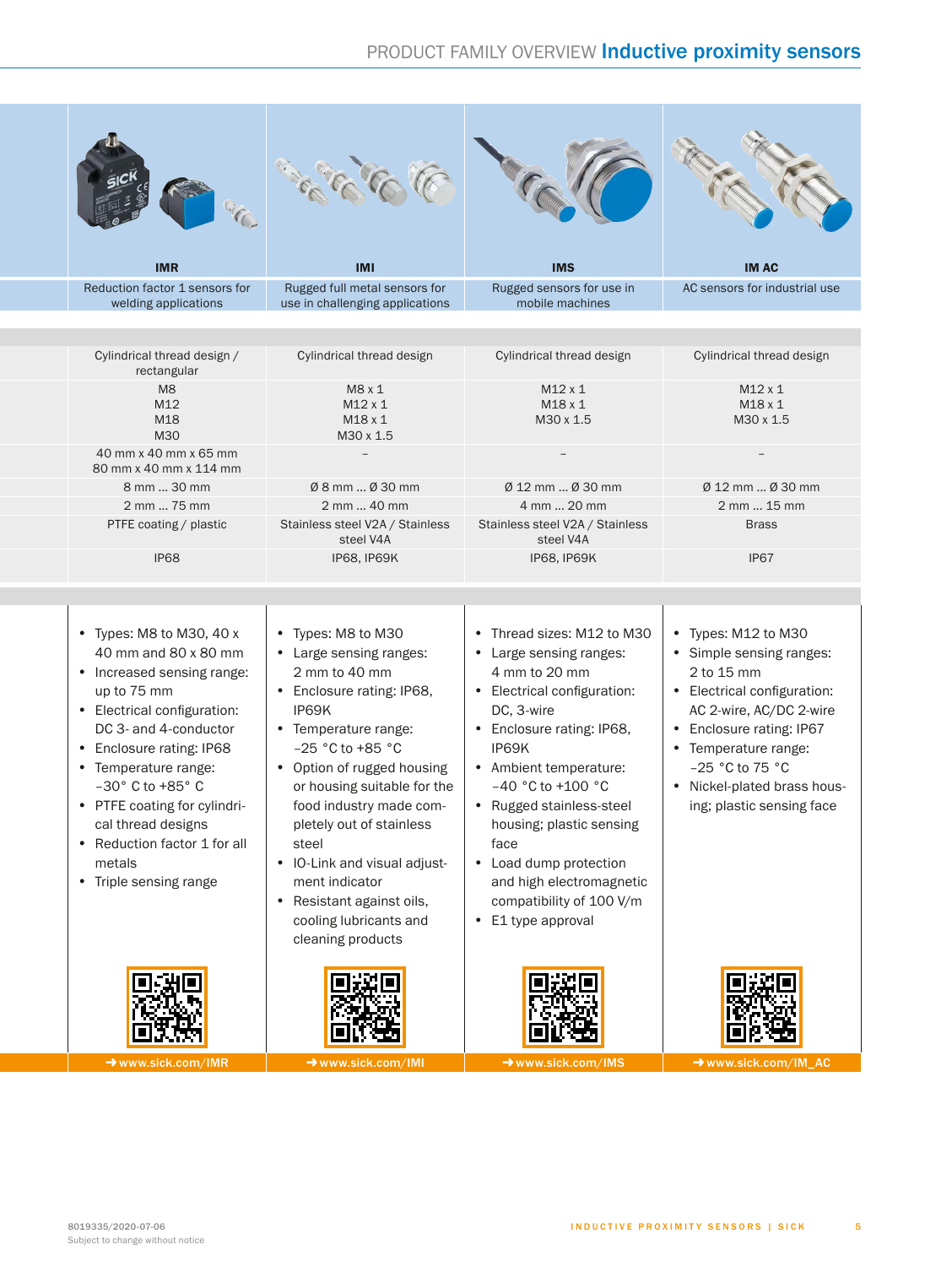<span id="page-5-2"></span><span id="page-5-1"></span><span id="page-5-0"></span>

| <b>Technical data overview</b> |                                                                                                                                                                                                                                                                                                                                                                                                                      |                                                                                                                                                                                                                                                                                                                                                           |                                                                                                                                                                                                                                                                                                                                                                                                     |
|--------------------------------|----------------------------------------------------------------------------------------------------------------------------------------------------------------------------------------------------------------------------------------------------------------------------------------------------------------------------------------------------------------------------------------------------------------------|-----------------------------------------------------------------------------------------------------------------------------------------------------------------------------------------------------------------------------------------------------------------------------------------------------------------------------------------------------------|-----------------------------------------------------------------------------------------------------------------------------------------------------------------------------------------------------------------------------------------------------------------------------------------------------------------------------------------------------------------------------------------------------|
| Housing                        | Cylindrical thread design                                                                                                                                                                                                                                                                                                                                                                                            | Cylindrical thread design                                                                                                                                                                                                                                                                                                                                 | Cylindrical thread design                                                                                                                                                                                                                                                                                                                                                                           |
| <b>Thread size</b>             | M8x1<br>$M12 \times 1$<br>M18 x 1<br>M30 x 1.5                                                                                                                                                                                                                                                                                                                                                                       | M8x1<br>$M12 \times 1$<br>$M18 \times 1$<br>M30 x 1.5                                                                                                                                                                                                                                                                                                     | M8x1<br>$M12 \times 1$<br>M18 x 1<br>M30 x 1.5                                                                                                                                                                                                                                                                                                                                                      |
| <b>Dimensions</b>              | $\equiv$                                                                                                                                                                                                                                                                                                                                                                                                             | $\overline{\phantom{0}}$                                                                                                                                                                                                                                                                                                                                  | $\overline{\phantom{a}}$                                                                                                                                                                                                                                                                                                                                                                            |
| <b>Diameter</b>                | Ø 8 mm  Ø 30 mm                                                                                                                                                                                                                                                                                                                                                                                                      | Ø 8 mm  Ø 30 mm                                                                                                                                                                                                                                                                                                                                           | Ø 8 mm  Ø 30 mm                                                                                                                                                                                                                                                                                                                                                                                     |
| Sensing range $S_n$            | 2 mm  20 mm                                                                                                                                                                                                                                                                                                                                                                                                          | 1 mm  15 mm                                                                                                                                                                                                                                                                                                                                               | 4 mm  40 mm                                                                                                                                                                                                                                                                                                                                                                                         |
| <b>Housing material</b>        | Stainless steel V4A                                                                                                                                                                                                                                                                                                                                                                                                  | <b>Brass</b>                                                                                                                                                                                                                                                                                                                                              | <b>Brass</b>                                                                                                                                                                                                                                                                                                                                                                                        |
| <b>Enclosure rating</b>        | <b>IP68, IP69K</b>                                                                                                                                                                                                                                                                                                                                                                                                   | IP67                                                                                                                                                                                                                                                                                                                                                      | IP67                                                                                                                                                                                                                                                                                                                                                                                                |
| At a glance                    |                                                                                                                                                                                                                                                                                                                                                                                                                      |                                                                                                                                                                                                                                                                                                                                                           |                                                                                                                                                                                                                                                                                                                                                                                                     |
|                                | • Types: M8 to M30<br>• Extended sensing ranges:<br>2 mm to 20 mm<br>• Electrical configuration:<br>DC 3-/4-wire<br>• Enclosure rating: IP 68,<br><b>IP 69K</b><br>• Temperature range: -40 °C<br>to +100 °C<br>• Food-compatible stain-<br>less-steel housing, plastic<br>sensing face<br>• Optical adjustment indica-<br>tor, IO-Link-ready<br>• Resistant to industrial<br>cleaning agents, Eco-<br>lab-certified | • Types: M8 to M30<br>• Sensing ranges: 1 mm to<br>$15 \text{ mm}$<br>• NAMUR according to<br>DIN EN 60947-5-6<br>• Enclosure rating: IP 67<br>• Temperature range: -20 °C<br>to +70 °C<br>• Nickel-plated brass hous-<br>ing; plastic sensing face<br>• ATEX device category 1G<br>and 2G<br>• Suitable for applications in<br>explosion-hazardous areas | • Types: M8 to M30<br>• Extended detection ranges:<br>0 mm to 40 mm<br>• Analog output signal 0 V<br>10 V and 4 mA  20 mA<br>• Enclosure rating: IP 67<br>• Temperature range: -25 °C<br>to $+75$ °C<br>• Nickel-plated brass hous-<br>ing; plastic sensing face<br>• High resolution and repeat-<br>ability<br>• Distance control and con-<br>tinuous position detection<br>• Triple sensing range |
|                                |                                                                                                                                                                                                                                                                                                                                                                                                                      |                                                                                                                                                                                                                                                                                                                                                           |                                                                                                                                                                                                                                                                                                                                                                                                     |
| <b>Detailed information</b>    | $\rightarrow$ www.sick.com/IMF                                                                                                                                                                                                                                                                                                                                                                                       | $\rightarrow$ www.sick.com/IMN                                                                                                                                                                                                                                                                                                                            | $\rightarrow$ www.sick.com/IMA                                                                                                                                                                                                                                                                                                                                                                      |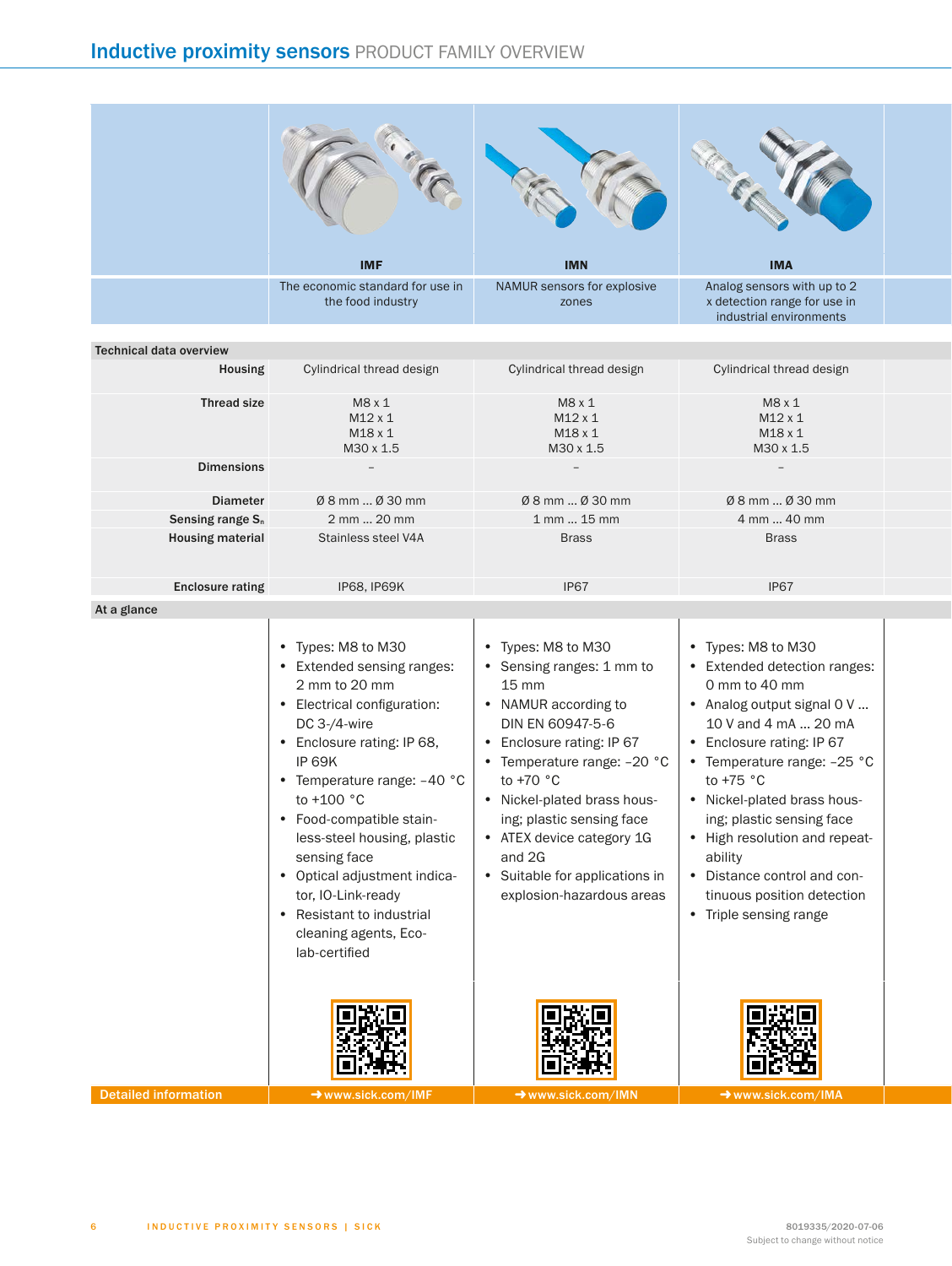### <span id="page-6-3"></span><span id="page-6-2"></span><span id="page-6-1"></span><span id="page-6-0"></span>PRODUCT FAMILY OVERVIEW Inductive proximity sensors

| <b>IMP</b><br><b>IDF</b><br><b>IMC</b>                                                                                                                                                                                                                                                                                                                                                                                                                                                                                                                                                                                      | <b>SAM</b>                                                                                                                                                                                                                                                                                                                                                             |
|-----------------------------------------------------------------------------------------------------------------------------------------------------------------------------------------------------------------------------------------------------------------------------------------------------------------------------------------------------------------------------------------------------------------------------------------------------------------------------------------------------------------------------------------------------------------------------------------------------------------------------|------------------------------------------------------------------------------------------------------------------------------------------------------------------------------------------------------------------------------------------------------------------------------------------------------------------------------------------------------------------------|
| High-pressure-resistant sensors<br>Four times the switching<br>for hydraulic applications<br>capability with inductive<br>intelligence                                                                                                                                                                                                                                                                                                                                                                                                                                                                                      | Easily and reliably detecting<br>The simple and intelligent way of<br>double films<br>speed monitoring                                                                                                                                                                                                                                                                 |
|                                                                                                                                                                                                                                                                                                                                                                                                                                                                                                                                                                                                                             |                                                                                                                                                                                                                                                                                                                                                                        |
| Cylindrical thread design<br>Cylindrical thread design /<br>rectangular                                                                                                                                                                                                                                                                                                                                                                                                                                                                                                                                                     | Cylindrical thread design<br>Cylindrical thread design                                                                                                                                                                                                                                                                                                                 |
| M5 x 0.5<br>M8x1<br>$M8 \times 1$<br>$M12 \times 1$<br>$M12 \times 1$<br>$M18 \times 1$<br>M14 x 1.5<br>M30 x 1.5                                                                                                                                                                                                                                                                                                                                                                                                                                                                                                           | M8x1<br>$M18 \times 1$<br>M12 x 1<br>M30 x 1.5                                                                                                                                                                                                                                                                                                                         |
| 10 mm x 28 mm x 16 mm<br>12 mm x 40 mm x 26 mm                                                                                                                                                                                                                                                                                                                                                                                                                                                                                                                                                                              |                                                                                                                                                                                                                                                                                                                                                                        |
| Ø 5 mm  Ø 14 mm<br>Ø 8 mm  Ø 30 mm                                                                                                                                                                                                                                                                                                                                                                                                                                                                                                                                                                                          | Ø8mm/Ø12mm<br>Ø 18 mm / Ø 30 mm                                                                                                                                                                                                                                                                                                                                        |
| 1 mm  3 mm<br>2 mm  20 mm                                                                                                                                                                                                                                                                                                                                                                                                                                                                                                                                                                                                   | 7 mm / 10 mm<br>$2 \text{ mm} / 4 \text{ mm}$                                                                                                                                                                                                                                                                                                                          |
| Phynox<br>Stainless steel V2A / plastic<br>Stainless steel V2A<br>Stainless steel V4A                                                                                                                                                                                                                                                                                                                                                                                                                                                                                                                                       | Stainless steel V2A<br><b>Brass</b>                                                                                                                                                                                                                                                                                                                                    |
| IP68<br>IP68 / IP69K / IP68                                                                                                                                                                                                                                                                                                                                                                                                                                                                                                                                                                                                 | IP67<br>IP68, IP69K                                                                                                                                                                                                                                                                                                                                                    |
|                                                                                                                                                                                                                                                                                                                                                                                                                                                                                                                                                                                                                             |                                                                                                                                                                                                                                                                                                                                                                        |
| • Sizes: M8 and M12<br>• Types: M5, M8, M12 and<br>• Types: M8 to M30; IQ10<br>• Detection of metallic<br>M14<br>and IQ12<br>double films<br>• Extended sensing ranges:<br>• Four programmable<br>1 mm to 3 mm<br>switching points or<br>• Electrical configuration:<br>• Electrical configuration:<br>windows at an Sn of up to<br>DC, 4-conductor                                                                                                                                                                                                                                                                         | • Types: M18 and M30<br>• Sensing ranges: up to<br>10 mm flush                                                                                                                                                                                                                                                                                                         |
| DC 3- and 4-wire<br>20 mm<br>• Temperature range:<br>$-25 °C  +70 °C$<br>• Freely programmable<br>output function<br>• Enclosure rating: IP68<br>$-25 °C$ to $+100 °C$<br>• Enclosure rating: IP 68,<br>• Detection regardless of<br>IP 69K<br>the gripper position<br>• Teach-in via cable or<br>with active surface made<br>• Temperature range:<br>$-40$ °C to +75 °C<br>from stable high-perfor-<br>IO-Link<br>• Rugged stainless-steel or<br>mance ceramic<br>VISTAL housing<br>500 bar, gas-tight front<br>· Logic, counter, time mea-<br>surement, or temperature<br>up to 1 million pressure<br>monitoring function | • Speed and acceleration<br>monitoring<br>• Monitoring range: 6 to<br>12,000 pulses/min. and<br>$0.1$ to 2 pulses/sec. <sup>2</sup><br>• Switching and pulse<br>output<br>• Intelligent start-up delay<br>• Speed monitoring can be<br>flexibly configured via two<br>thresholds<br>• Flexible sensor settings,<br>monitoring, extended<br>diagnostics, and visualiza- |
| • Enclosure rating: IP 68<br>• Temperature range:<br>• Stainless steel housing<br>• Pressure resistant up to<br>• Expected service life of<br>$\cdot$ IO-Link 1.1<br>cycles                                                                                                                                                                                                                                                                                                                                                                                                                                                 | tion thanks to IO-Link                                                                                                                                                                                                                                                                                                                                                 |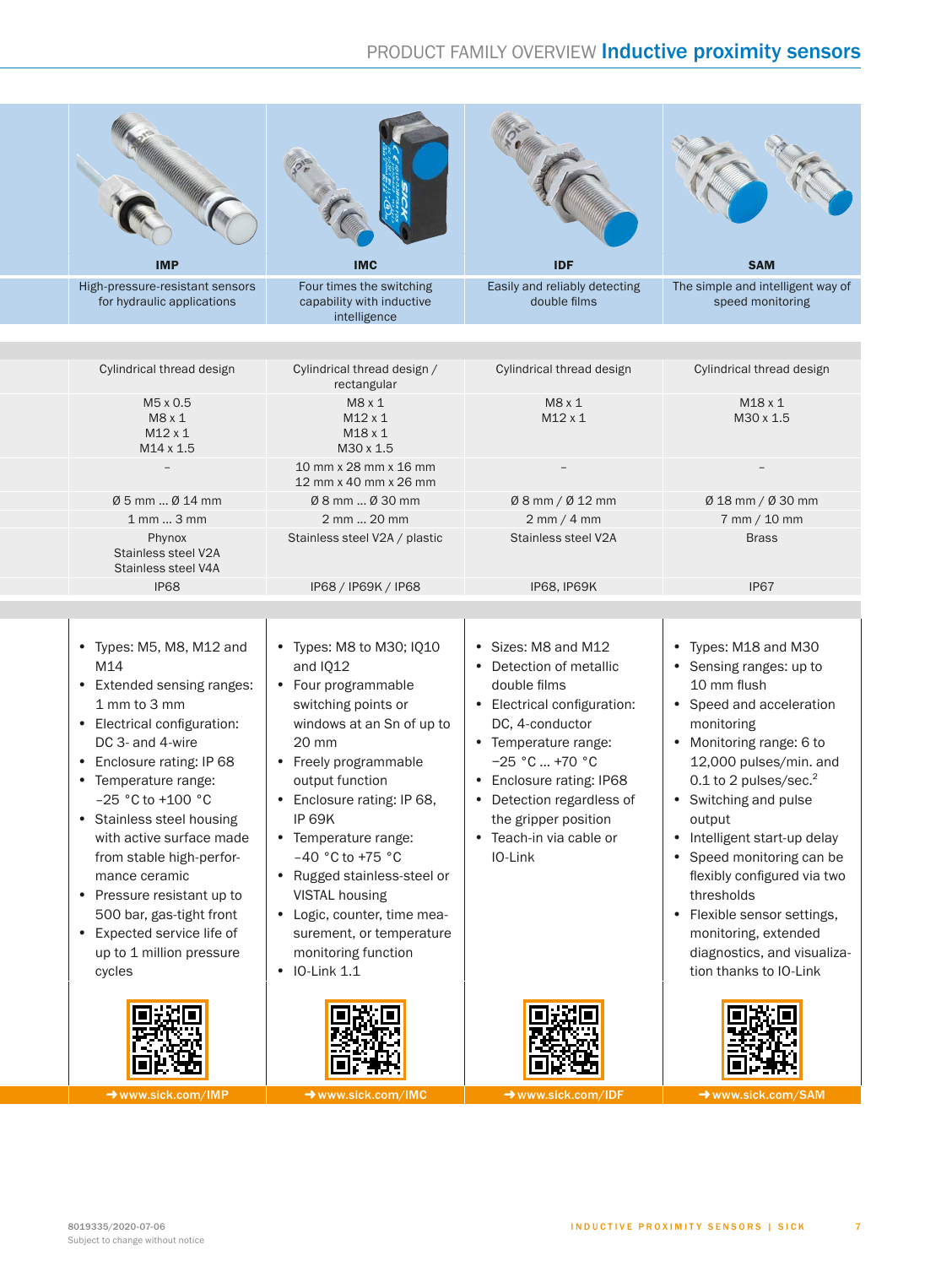<span id="page-7-2"></span><span id="page-7-1"></span><span id="page-7-0"></span>

Detailed information -<www.sick.com/IQG> -<www.sick.com/IQB> -www.sick.com/IQU -www.sick.com/IQU -www.sick.com/IQU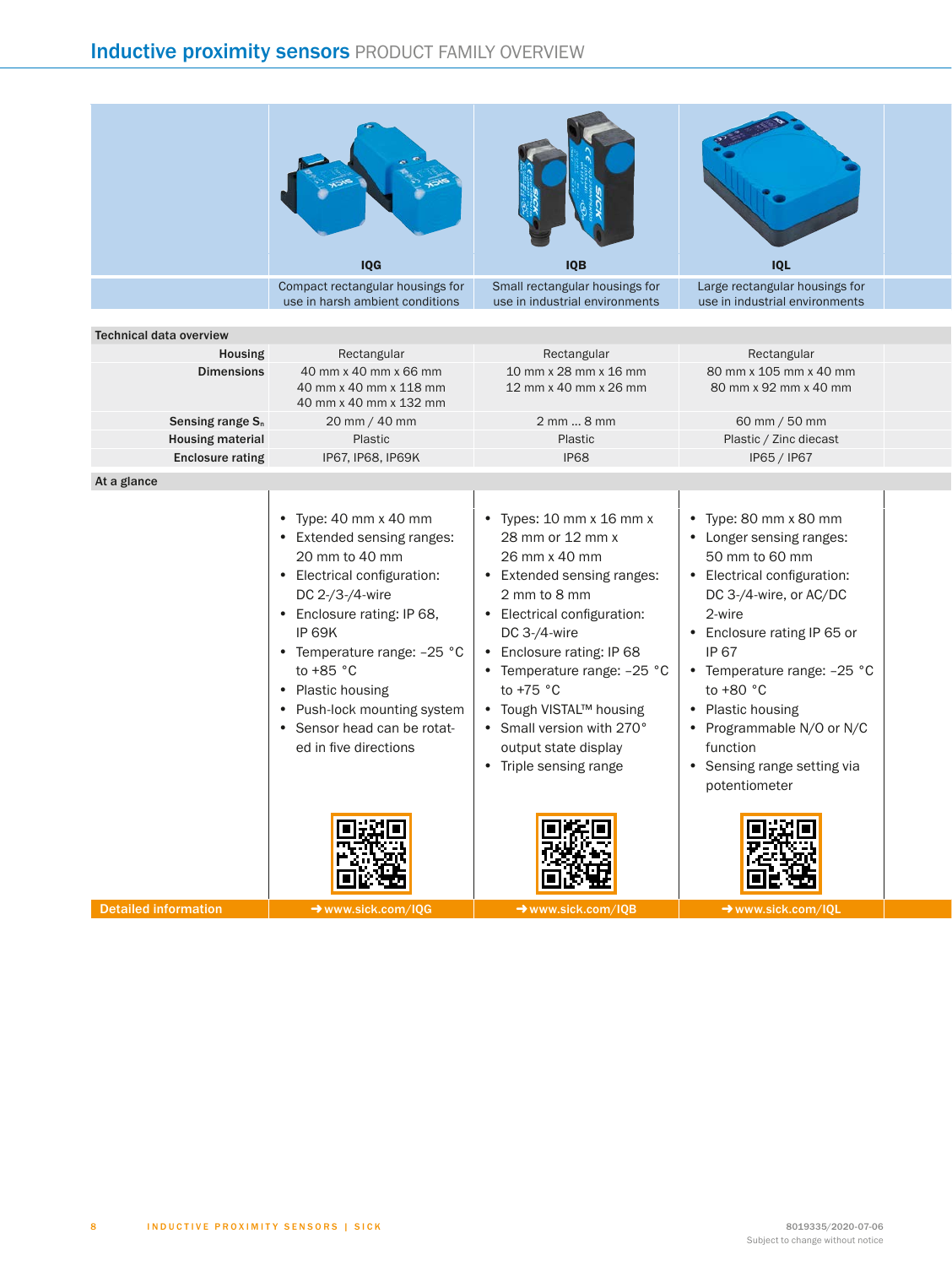### <span id="page-8-2"></span><span id="page-8-1"></span><span id="page-8-0"></span>PRODUCT FAMILY OVERVIEW Inductive proximity sensors

| <b>IQM</b><br><b>IQV</b><br>Slim rectangular housings for use in<br>Flat rectangular housings for use in<br>industrial environments<br>industrial environments<br>industrial environments<br>Rectangular<br>Rectangular<br>Rectangular<br>8 mm x 16 mm x 4 mm<br>8 mm x 40 mm x 8 mm<br>20 mm x 32 mm x 8 mm<br>10 mm x 30 mm x 6 mm<br>5 mm x 25 mm x 5 mm<br>25 mm x 50 mm x 10 mm<br>$7$ mm / 5 mm<br>$1.5$ mm / 3 mm<br>$0.8$ mm  4 mm<br>Plastic / Brass<br>Zinc diecast / Aluminum<br>Plastic<br>IP67<br>IP67 / IP68<br>IP67<br>• Types: 5 mm x 5 mm x 25 mm or<br>• Types: 20 mm x 32 mm x 8 mm or<br>8 mm x 8 mm x 40 mm<br>25 mm x 50 mm x 10 mm<br>• Extended sensing ranges: 0.8 mm<br>• Extended sensing ranges: 5 mm to<br>to 4 mm<br>7 mm<br>• Electrical configuration: DC 3-wire<br>• Electrical configuration: DC 3-/4-wire<br>• Enclosure rating: IP 67 or IP 68<br>• Enclosure rating: IP 67<br>• Temperature range: -25 °C to<br>• Temperature range: -25 °C to<br>$+70 °C$<br>$+75 °C$<br>● Tough VISTAL™ housing<br>• Metal housing, plastic sensing face<br>• Thin version with 270° output state<br>• Flat housing made of robust metal<br>display<br>• Triple sensing range |                                                                                                                                                                                                                                                                                           |     |  |
|------------------------------------------------------------------------------------------------------------------------------------------------------------------------------------------------------------------------------------------------------------------------------------------------------------------------------------------------------------------------------------------------------------------------------------------------------------------------------------------------------------------------------------------------------------------------------------------------------------------------------------------------------------------------------------------------------------------------------------------------------------------------------------------------------------------------------------------------------------------------------------------------------------------------------------------------------------------------------------------------------------------------------------------------------------------------------------------------------------------------------------------------------------------------------------------------------|-------------------------------------------------------------------------------------------------------------------------------------------------------------------------------------------------------------------------------------------------------------------------------------------|-----|--|
|                                                                                                                                                                                                                                                                                                                                                                                                                                                                                                                                                                                                                                                                                                                                                                                                                                                                                                                                                                                                                                                                                                                                                                                                      |                                                                                                                                                                                                                                                                                           | IQY |  |
|                                                                                                                                                                                                                                                                                                                                                                                                                                                                                                                                                                                                                                                                                                                                                                                                                                                                                                                                                                                                                                                                                                                                                                                                      | Rectangular miniature sensors for use in                                                                                                                                                                                                                                                  |     |  |
|                                                                                                                                                                                                                                                                                                                                                                                                                                                                                                                                                                                                                                                                                                                                                                                                                                                                                                                                                                                                                                                                                                                                                                                                      |                                                                                                                                                                                                                                                                                           |     |  |
|                                                                                                                                                                                                                                                                                                                                                                                                                                                                                                                                                                                                                                                                                                                                                                                                                                                                                                                                                                                                                                                                                                                                                                                                      |                                                                                                                                                                                                                                                                                           |     |  |
|                                                                                                                                                                                                                                                                                                                                                                                                                                                                                                                                                                                                                                                                                                                                                                                                                                                                                                                                                                                                                                                                                                                                                                                                      |                                                                                                                                                                                                                                                                                           |     |  |
|                                                                                                                                                                                                                                                                                                                                                                                                                                                                                                                                                                                                                                                                                                                                                                                                                                                                                                                                                                                                                                                                                                                                                                                                      |                                                                                                                                                                                                                                                                                           |     |  |
|                                                                                                                                                                                                                                                                                                                                                                                                                                                                                                                                                                                                                                                                                                                                                                                                                                                                                                                                                                                                                                                                                                                                                                                                      |                                                                                                                                                                                                                                                                                           |     |  |
|                                                                                                                                                                                                                                                                                                                                                                                                                                                                                                                                                                                                                                                                                                                                                                                                                                                                                                                                                                                                                                                                                                                                                                                                      |                                                                                                                                                                                                                                                                                           |     |  |
|                                                                                                                                                                                                                                                                                                                                                                                                                                                                                                                                                                                                                                                                                                                                                                                                                                                                                                                                                                                                                                                                                                                                                                                                      | • Types: 8 mm x 16 mm x 4 mm or<br>10 mm x 30 mm x 6 mm<br>• Extended sensing ranges: 1.5 mm<br>to 3 mm<br>• Electrical configuration: DC 3-wire<br>• Enclosure rating: IP 67<br>• Temperature range: -20 °C to<br>$+70 °C$<br>• Plastic housing<br>• Flat, space-saving and light design |     |  |
| $\rightarrow$ www.sick.com/IQM<br>$\rightarrow$ www.sick.com/IQY<br>$\rightarrow$ www.sick.com/IQV                                                                                                                                                                                                                                                                                                                                                                                                                                                                                                                                                                                                                                                                                                                                                                                                                                                                                                                                                                                                                                                                                                   |                                                                                                                                                                                                                                                                                           |     |  |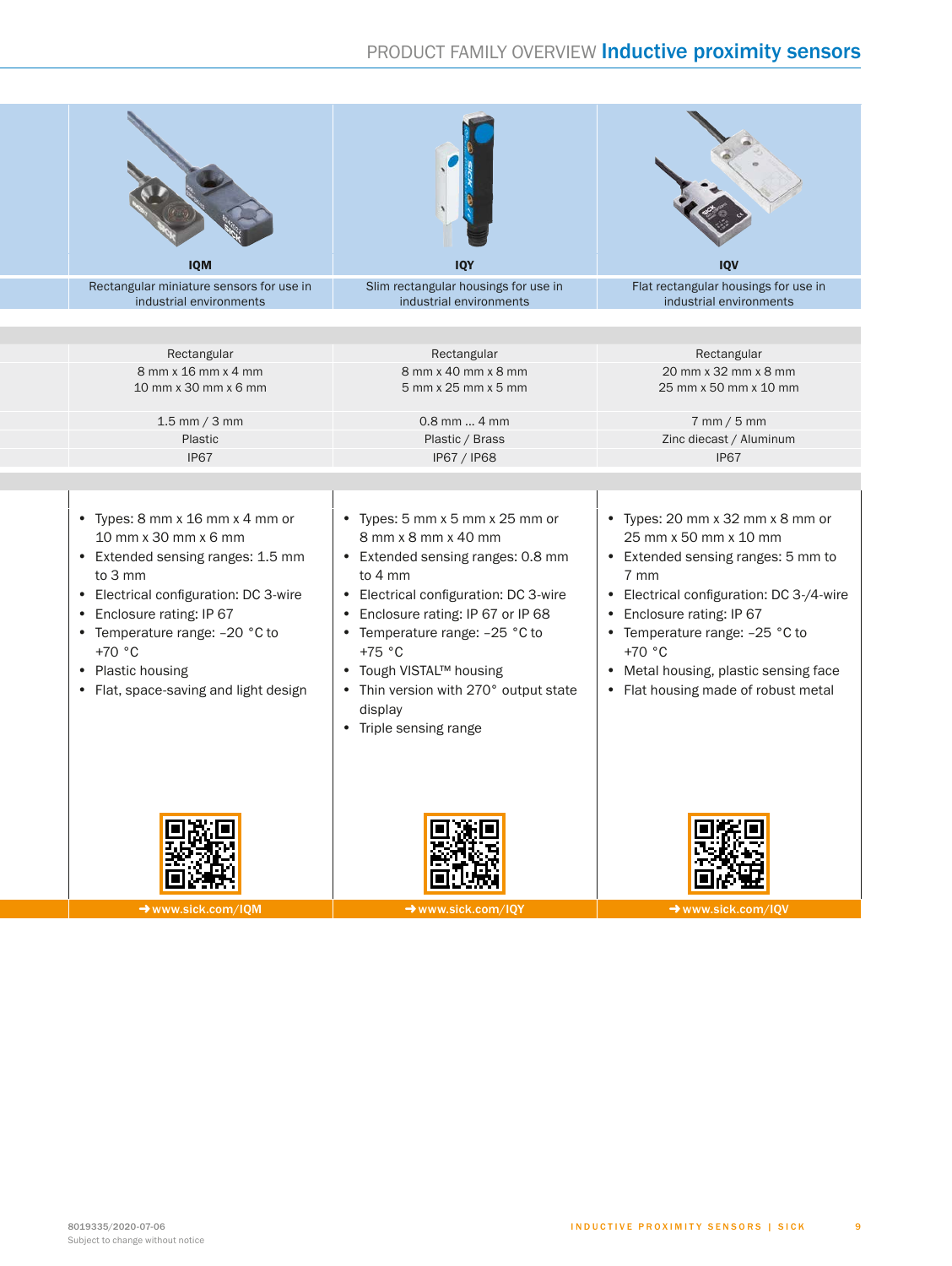<span id="page-9-0"></span>

|                                | EFF<br><b>FORT CASE</b><br><b>CHACKER</b><br>S |  |
|--------------------------------|------------------------------------------------|--|
|                                | IME2S                                          |  |
|                                | Safe and easy position monitoring up to PL d   |  |
| <b>Technical data overview</b> |                                                |  |
|                                |                                                |  |
| Sensor principle               | Inductive                                      |  |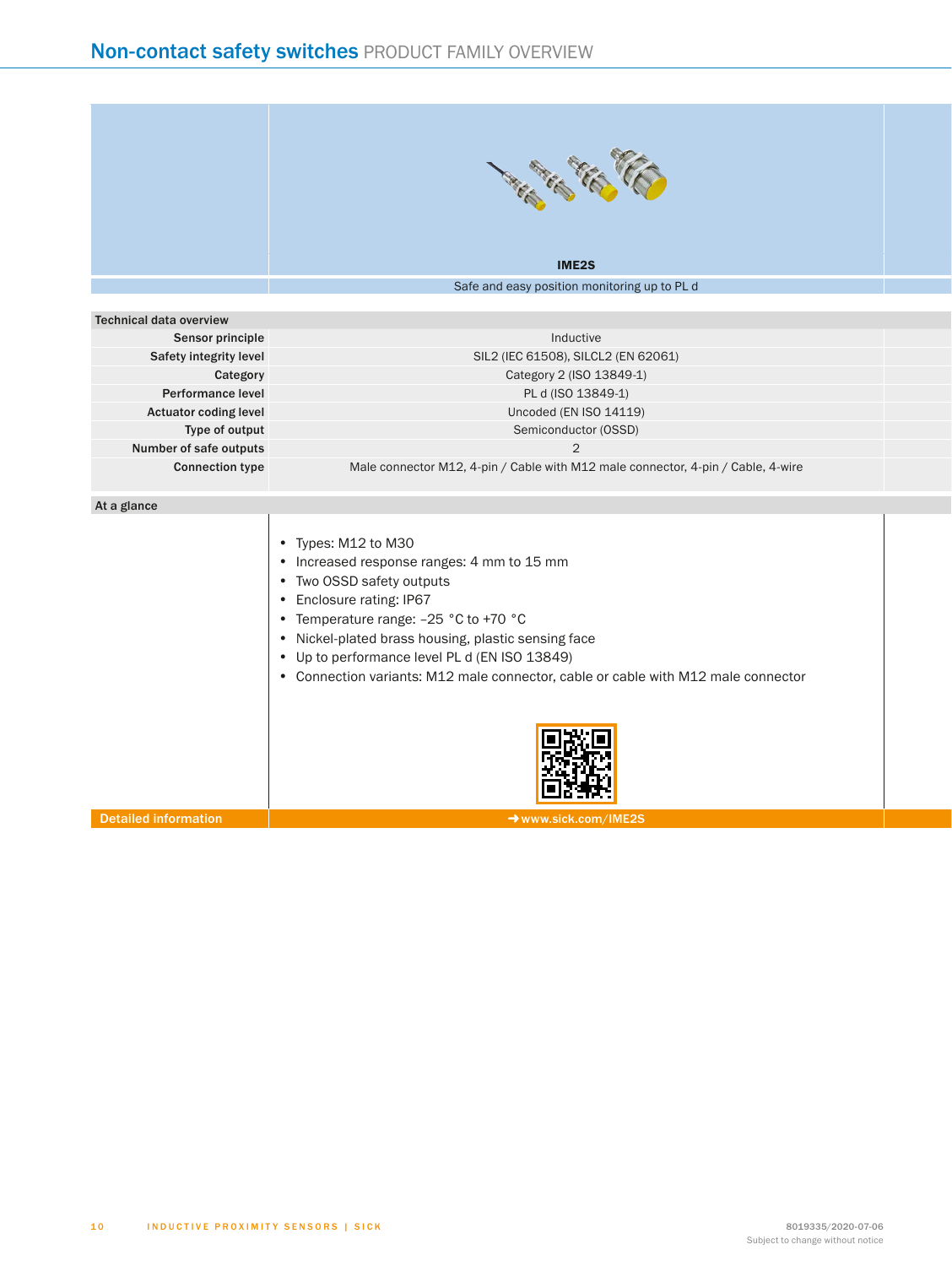#### <span id="page-10-1"></span>PRODUCT FAMILY OVERVIEW Non-contact safety switches



<span id="page-10-0"></span>Safe and easy position monitoring up to PL d Safe, non-contact position monitoring up to PL d

Sensor principle Inductive Inductive Inductive Safety integrity level SIL2 (IEC 61508), SILCL2 (EN 62061) SIL2 (IEC 61508), SILCL2 (EN 62061) SIL3 (IEC 61508), SILCL3 (EN 62061) Category Category 2 (ISO 13849-1) Category 2 (ISO 13849-1) Category 3 (EN ISO 13849) Performance level PL d (ISO 13849-1) PL d (ISO 13849-1) PL e (EN ISO 13849) Actuator coding level Uncoded (EN ISO 14119) Uncoded (EN ISO 14119) Uncoded (EN ISO 14119) Type of output Semiconductor (OSSD) Semiconductor (OSSD) Semiconductor (OSSD)

Number of safe outputs 2  $2$  2  $2$ Cable with M12 male connector, 4-pin / male connector M8, 4-pin / Cable, 4-wire

- Rectangular type: 12 mm x 26 mm x 40 mm
- Response range: 4 mm
- Two OSSD safety outputs
- Enclosure rating: IP67
- Temperature range: –25 °C bis +70 °C
- Rugged VISTAL® housing
- Up to performance level PL d (EN ISO 13849)
- Connection variants: M8 male connector, cable or cable with M12 male connector





Plug connector, M12, 4-pin

- Response range of up to 20 mm
- LED status indicator
- Up to performance level PL e (EN ISO 13849)
- Flexi Loop-compatible M12 plug connector



Detailed information -<www.sick.com/IME2S> -<www.sick.com/IQB2S> -[www.sick.com/IN4000\\_Direct](www.sick.com/IN4000_Direct)